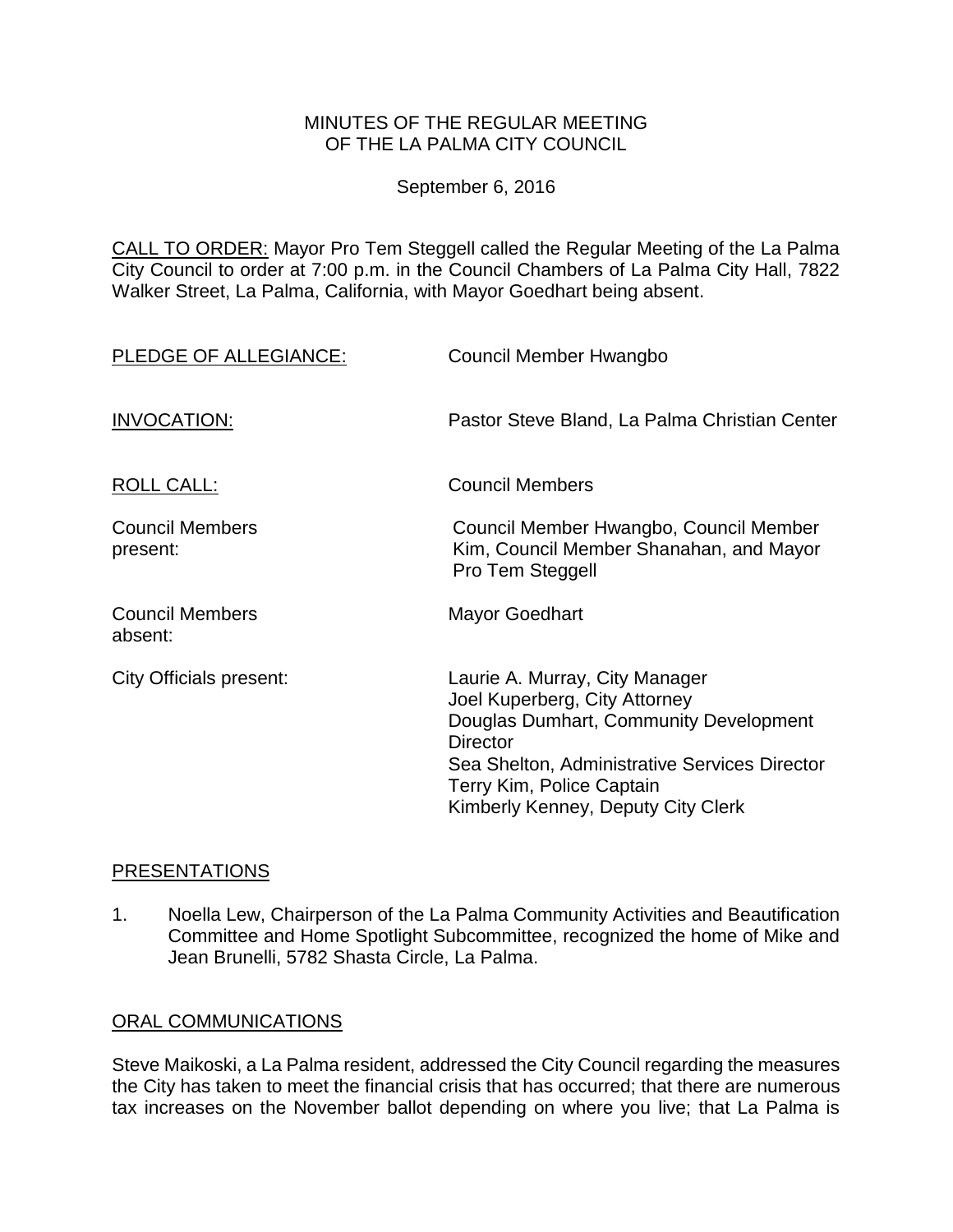not the only City in this situation; the Town Hall meeting that is coming up next week to discuss the details of Measure JJ and asked for a list of La Palma's priorities for these revenues; and noted that if the City is asking voters to commit to a new tax that it should commit to a plan.

Robert Carruth, a La Palma resident, addressed the City Council regarding the lack of citizens involved to serve as City Council candidates; opposition to the City Council not taking residents' comments into consideration when making decisions; that the City belongs to all of its residents; supports engagement in a healthy public debate between himself, resident Keith Nelson, and Measure JJ Proponents; and whether the Measure JJ transaction and use tax applies to online sales and purchases.

City Manager Murray responded that Measure JJ affects online and internet purchases.

Keith Nelson, a La Palma resident, addressed the City Council regarding his previous questions not being answered in a timely manner; inquired as to whether there is a policy in place regarding his questions being regarded as a public records request; opposition to the manner in which he is being treated; that Measure JJ effecting online and internet purchases has never been discussed, detailed, or addressed by the proponents of the Measure; opposition to the City Council not following through on his recommendations for the Police Department; opposition to threatening disincorporation; and opposition to getting delays in responding to his questions.

Larry Herman, a La Palma resident, addressed the City Council regarding the flyers distributed in support of Yes on Measure JJ; support for making cuts to the Recreation Department before making cuts to the Police Department; support for a full review to validate recreation programs; inquiry about members of the Yes on Measure JJ Committee; opposition to flyer statements made by the Yes on Measure JJ Committee; and his support to evaluate all options prior to moving towards the City's disincorporation.

Council Member Hwangbo asked for clarification on Measure JJ in regards to any sales tax exemptions.

City Manager Murray responded that is does not apply to purchases that are sold for use and delivered outside of City limits.

City Attorney Kuperberg reported that he will look into the matter and report back.

Council Member Hwangbo asked that Staff add a Frequently Asked Questions (FAQ) section on the City's website in order to be fully transparent and clarify issues such as this.

City Manager Murray indicated that staff is already planning to add a FAQ section.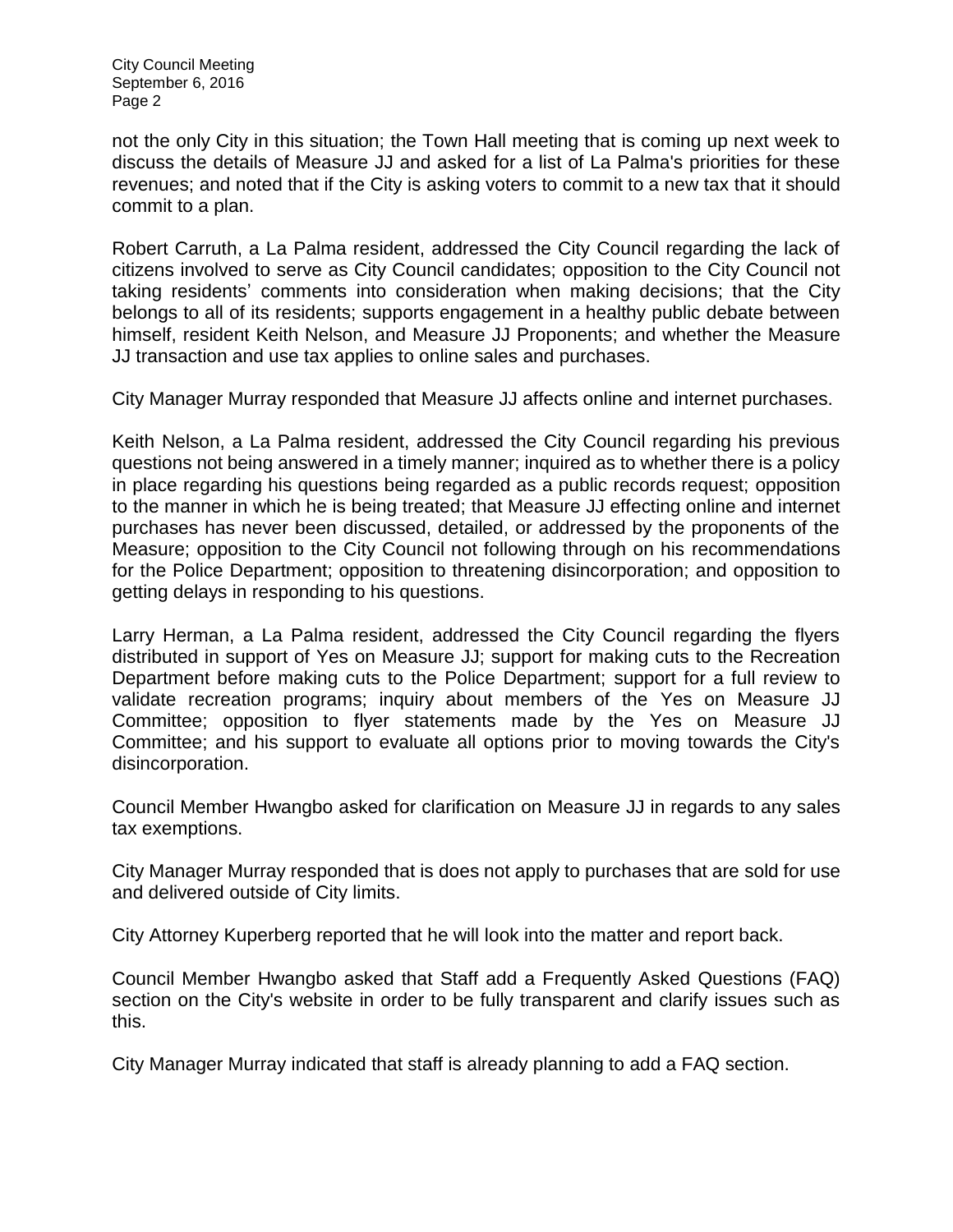# [RECESS THE CITY COUNCIL AND CONVENE AS THE CITY OF LA PALMA AS](http://lapalma.granicus.com/MediaPlayer.php?view_id=&clip_id=1032&meta_id=136006)  [SUCCESSOR AGENCY TO THE DISSOLVED COMMUNITY DEVELOPMENT](http://lapalma.granicus.com/MediaPlayer.php?view_id=&clip_id=1032&meta_id=136006)  [COMMISSION AT 7:29 P.M.](http://lapalma.granicus.com/MediaPlayer.php?view_id=&clip_id=1032&meta_id=136006)

[Deputy City Clerk Kenney stated, "The City Council will now recess and convene as the](http://lapalma.granicus.com/MediaPlayer.php?view_id=&clip_id=1032&meta_id=136007)  [Successor Agency to the Dissolved Community Development Commission of the City La](http://lapalma.granicus.com/MediaPlayer.php?view_id=&clip_id=1032&meta_id=136007)  Palma. [Members of the La Palma City Council receive no compensation or stipend as a](http://lapalma.granicus.com/MediaPlayer.php?view_id=&clip_id=1032&meta_id=136007) [result of convening or participating in the Successor Agency or otherwise as serving as](http://lapalma.granicus.com/MediaPlayer.php?view_id=&clip_id=1032&meta_id=136007)  [members of the Successor Agency."](http://lapalma.granicus.com/MediaPlayer.php?view_id=&clip_id=1032&meta_id=136007)

## [CONSENT CALENDAR](http://lapalma.granicus.com/MediaPlayer.php?view_id=&clip_id=1032&meta_id=136008)

A. Approval of Successor Agency Minutes

Minutes of the August 16, 2016, Regular Meeting of the Successor Agency.

Council Member Kim made a motion to approve Consent Calendar Item A.

The motion was seconded by Council Member Shanahan and carried on the following vote:

| AYES: | Council Member Hwangbo, Council Member  |
|-------|-----------------------------------------|
|       | Kim, Council Member Shanahan, and Mayor |
|       | Pro Tem Steggell                        |

- NOES: None
- ABSENT: Mayor Goedhart

## PUBLIC HEARINGS

None Scheduled.

## REGULAR ITEMS

None Scheduled.

# [ADJOURN THE CITY OF LA PALMA AS SUCCESSOR AGENCY TO THE DISSOLVED](http://lapalma.granicus.com/MediaPlayer.php?view_id=&clip_id=1032&meta_id=136015)  [COMMUNITY DEVELOPMENT COMMISSION, AND RECONVENE AS THE CITY](http://lapalma.granicus.com/MediaPlayer.php?view_id=&clip_id=1032&meta_id=136015)  [COUNCIL AT 7:30 P.M.](http://lapalma.granicus.com/MediaPlayer.php?view_id=&clip_id=1032&meta_id=136015)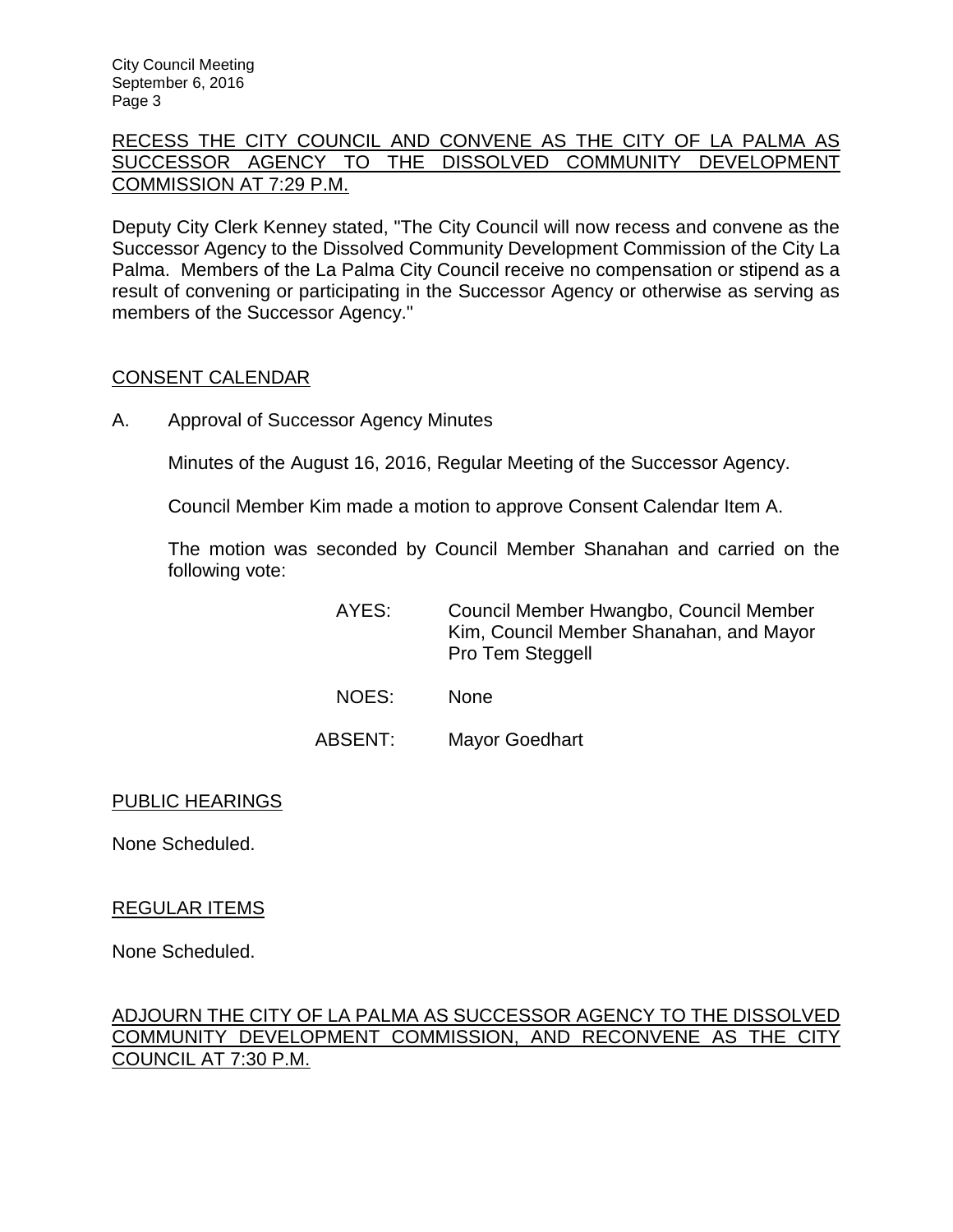#### [CONSENT CALENDAR](http://lapalma.granicus.com/MediaPlayer.php?view_id=&clip_id=1032&meta_id=136016)

1. Waive the Reading of All Ordinances

Waive the reading of all Ordinances in their entirety and read by title only.

2. Approval of Council Minutes

Minutes of the August 16, 2016, Regular Meeting of the City Council.

3. Approval of Register of Demands

Resolution No. 2016-58 approving the Register of Demands for September 6, 2016.

4. Water Conservation Monthly Report for July 2016

Receive and file the Water Conservation Monthly Report for July 2016.

Council Member Kim made a motion to approve Consent Calendar Items 1 through 4.

The motion was seconded by Council Member Shanahan and carried on the following vote:

- AYES: Council Member Hwangbo, Council Member Kim, Council Member Shanahan, and Mayor Pro Tem Steggell NOES: None
- ABSENT: Mayor Goedhart

## [REGULAR ITEMS](http://lapalma.granicus.com/MediaPlayer.php?view_id=&clip_id=1032&meta_id=136025)

5. [League of California Cities \(LOCC\) Voting Delegates and Resolutions](http://lapalma.granicus.com/MediaPlayer.php?view_id=&clip_id=1032&meta_id=136026)

City Manager Murray gave the Staff Report.

Council Comments and Questions:

Discussion ensued regarding supporting the resolution not being a binding act, only to encourage the State towards decreasing traffic accidents; support for the spirit of this resolution; whether the City is truly comfortable with becoming a Vision Zero city; how the City could implement this action; that the Cities that did adopt this ended up just increasing the fines and penalties as a way to combat accidents;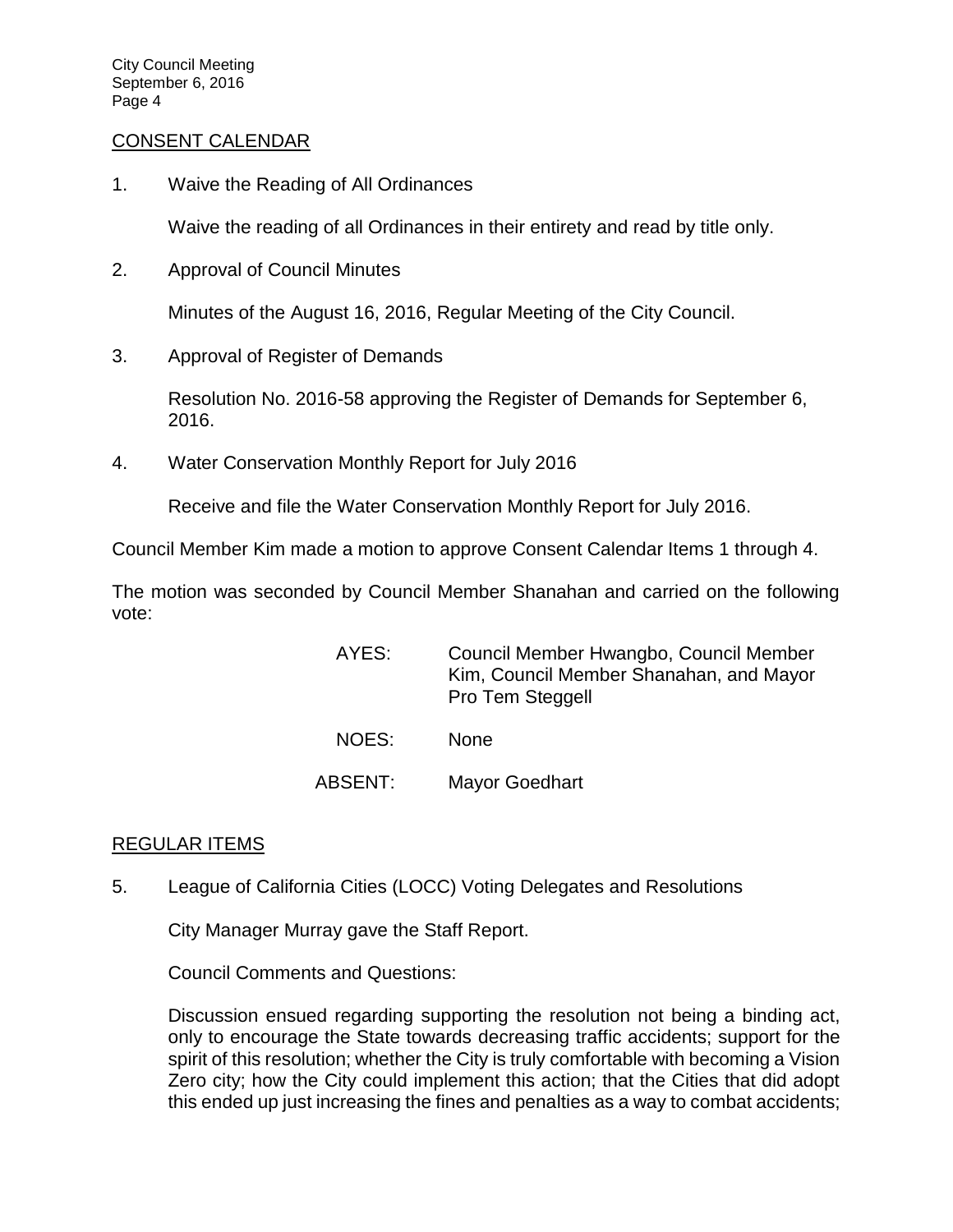that Staff would take a look at the fiscal impact and need to review this in more detail prior to adoption; that at this time, there is not enough information from the State on this matter; that the resolution can be separated from the motion; support for moving the selection of delegates and having a neutral position on the resolution; that the City would not need voting delegates if the City maintains neutrality; that there would be purpose for abstaining, whether it would be for a lack of information, or need for more clarification.

- a) Designate Mayor Pro Tem Steggell as the City of La Palma's Voting Delegate at the League of California Cities' (LOCC) Annual Conference;
- b) Designate Council Member Hwangbo and City Manager Murray as the City of La Palma's Alternate Voting Delegate and Second Alternative Voting Delegate, respectively; and
- c) Provide direction to the Voting Delegate and Alternate Voting Delegates for the LOCC Annual Conference as to the City's position on a Resolution committing the LOCC to supporting Vision Zero, toward zero deaths, and other programs or initiatives to make safety a top priority for transportation projects and policy formulation, while encouraging cities to pursue similar initiatives.

Council Member Kim made a motion to approve a) Designate Mayor Pro Tem Steggell as the City of La Palma's Voting Delegate at the League of California Cities' (LOCC) Annual Conference; and b) designate Council Member Hwangbo and City Manager Murray as the City of La Palma's Alternate Voting Delegate and Second Alternative Voting Delegate, respectively; and abstain from c) providing the City's position on a Resolution committing the LOCC to supporting Vision Zero, toward zero deaths, and other programs or initiatives to make safety a top priority for transportation projects and policy formulation, while encouraging cities to pursue similar initiatives.

Discussion further ensued that there was support for Vision Zero and opposition to abstaining or neutrality to the Resolution in support of being a Vision Zero City.

Council Member Kim withdrew his original motion and made a substitute motion to approve a) Designate Mayor Pro Tem Steggell as the City of La Palma's Voting Delegate at the League of California Cities' (LOCC) Annual Conference; and b) designate Council Member Hwangbo and City Manager Murray as the City of La Palma's Alternate Voting Delegate and Second Alternative Voting Delegate, respectively.

The motion was seconded by Council Member Shanahan and carried on the following vote: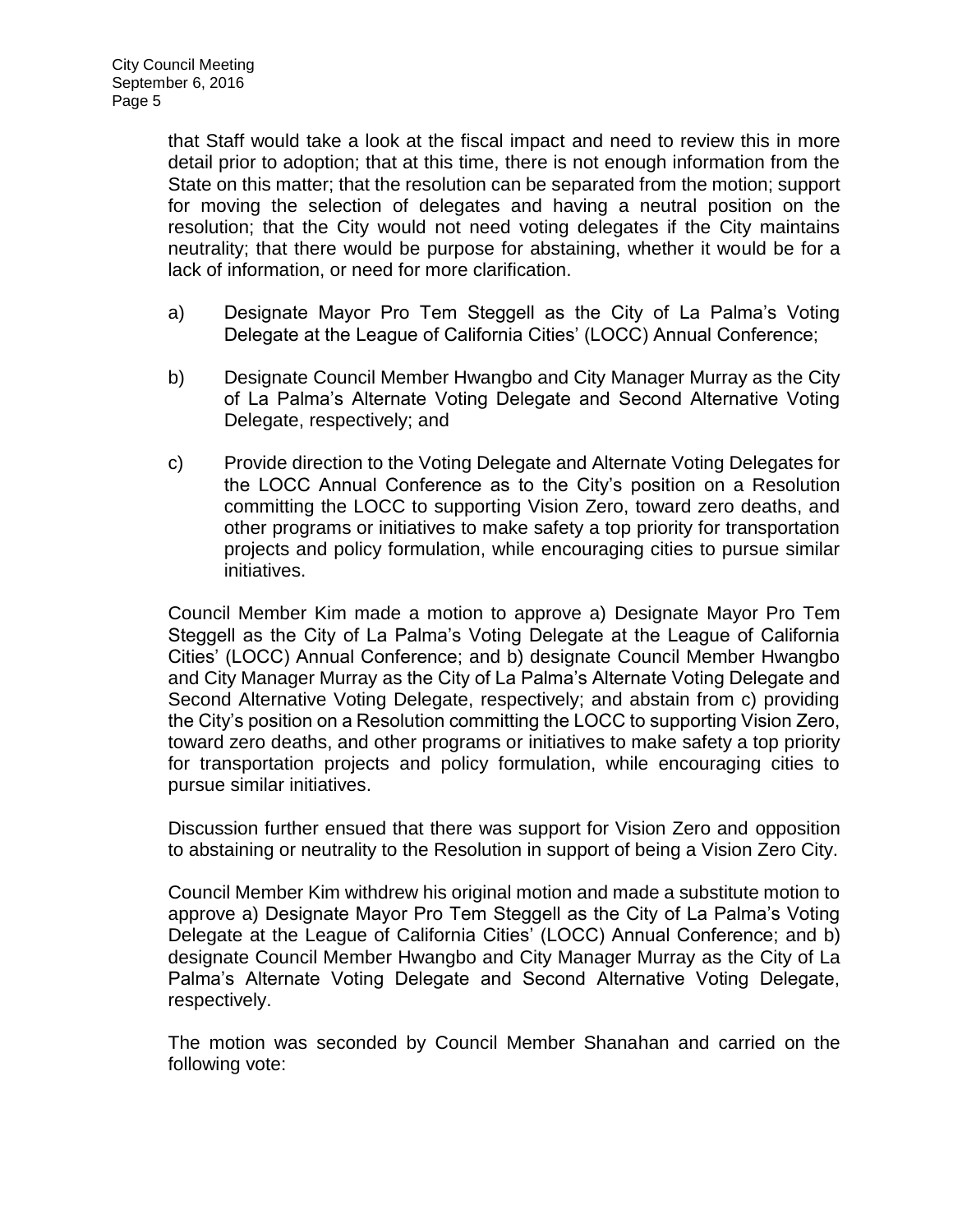| AYES:   | Council Member Hwangbo, Council Member<br>Kim, Council Member Shanahan, and Mayor<br>Pro Tem Steggell |
|---------|-------------------------------------------------------------------------------------------------------|
| NOES:   | <b>None</b>                                                                                           |
| ABSENT: | <b>Mayor Goedhart</b>                                                                                 |

Council Member Hwangbo made a motion to abstain from c) providing the City's position for a Resolution committing the LOCC to supporting Vision Zero, toward zero deaths, and other programs or initiatives to make safety a top priority for transportation projects and policy formulation, while encouraging cities to pursue similar initiatives.

Further discussion ensued regarding the indifference in the final vote for the resolution; support and opposition to the motion; and clarification on the motion on the floor.

The motion failed for lack of a second.

Council Member Shanahan made a motion to c) provide direction to the Voting Delegate and Alternate Voting Delegates for the LOCC Annual Conference to support a Resolution committing the LOCC to supporting Vision Zero, toward zero deaths, and other programs or initiatives to make safety a top priority for transportation projects and policy formulation, while encouraging cities to pursue similar initiatives.

The motion was seconded by Mayor Pro Tem Steggell and carried on the following vote:

| AYES:      | Council Member Shanahan, and Mayor Pro<br><b>Tem Steggell</b> |
|------------|---------------------------------------------------------------|
| NOES:      | Council Member Hwangbo                                        |
| ABSENT:    | <b>Mayor Goedhart</b>                                         |
| ABSTAINED: | Council Member Kim                                            |

Council Member Shanahan asked for clarification on the whether the motion carried and passed.

City Attorney Kuperberg responded that most items require a majority vote; however, this is a motion to direct Council to cast a nonbinding vote at a convention; and that the abstention is considered an acquiescence in the majority.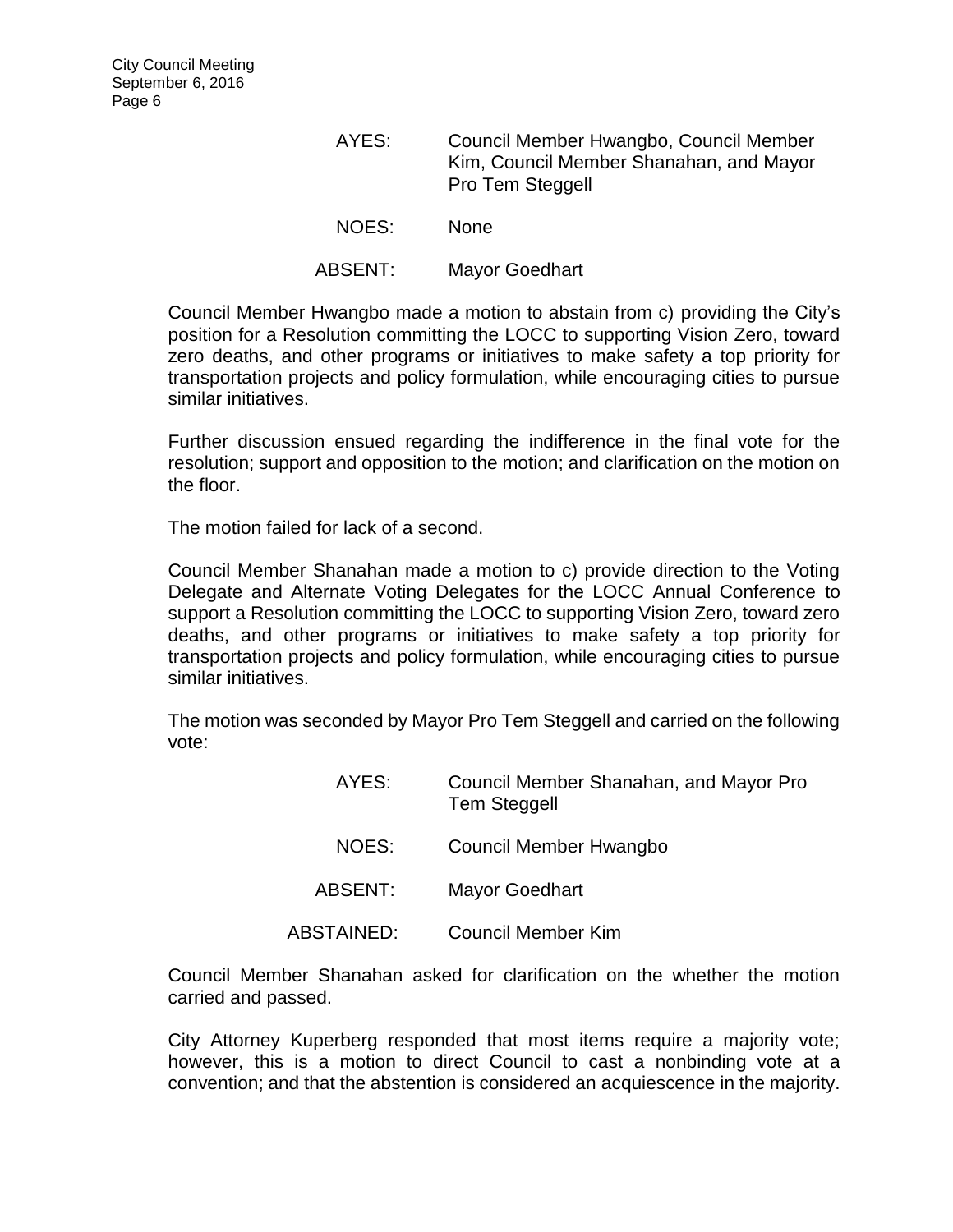Council Member Hwangbo asked for clarification that even though the City Council is providing direction, the voting delegate can vote however they choose.

City Attorney Kuperberg concurred as long as it coincides with the direction provided by the City Council.

City Manager Murray clarified for the audience that the meeting in question is a LOCC meeting; that the resolution will go before a resolution committee; that all voting delegates from cities in the state will be voting on this; and that at this meeting, the attendees may be able to come forward with additional information that may allow our voting delegate to change their mind.

## [COUNCILMEMBER AB1234 REPORTS, REPORTS FROM CITY-AFFILIATED](http://lapalma.granicus.com/MediaPlayer.php?view_id=&clip_id=1032&meta_id=136034)  [COMMITTEES, AND COUNCIL REMARKS](http://lapalma.granicus.com/MediaPlayer.php?view_id=&clip_id=1032&meta_id=136034)

**Council Member Hwangbo** attended the Orange County Vector Control District (OCVCD) Trustee Meeting; the LOCC Division Meeting; asked if there were any issues from the La Palma Avenue street project; asked about the opening date for the remodeled McDonald's; and inquired about the internal design of the restaurant.

City Manager Murray responded that the City has not encountered problems closing out the street project; however, residents living adjacent to the intersection of Walker Street and La Palma Avenue had some concerns exiting from their street and Staff had installed "Keep Clear" signs to mitigate their concerns.

Community Development Dumhart noted that McDonalds is planning to reopen the first week of October 2016; and that there will be an automated counter in the remodeled facility.

**Council Member Kim** attended the Orange County Sanitation District (OCSD) Board Meeting.

**Council Member Shanahan** had nothing to report.

**Mayor Pro Tem Steggell** attended that Orange County Fire Authority (OCFA) board meeting where they voted to approve a four year labor agreement.

## [CITY MANAGER REMARKS](http://lapalma.granicus.com/MediaPlayer.php?view_id=&clip_id=1032&meta_id=136042)

**City Manager Murray** announced that due to the short week, there will be no Weekly Report.